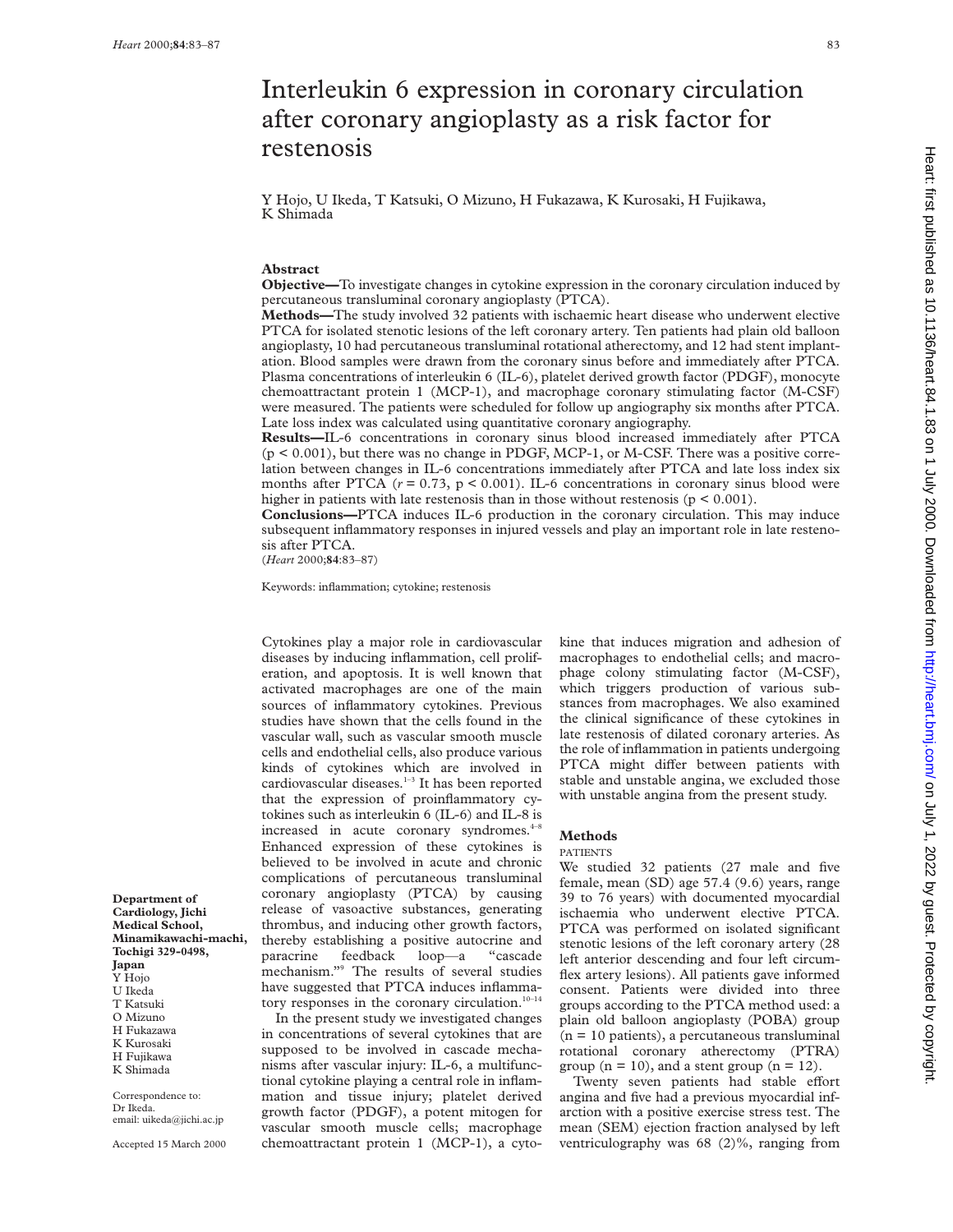45% to 84%. Patients with decompensated heart failure, renal failure, hepatic failure, or contraindication for cardiac catheterisation were excluded.

All patients received 81 mg of aspirin, calcium channel blockers (40 mg nifedipine or 90 mg diltiazem), and 40 mg of isosorbide dinitrate before PTCA. Patients expected to undergo coronary stent implantation were given 81 mg of aspirin and 200 mg of ticlopidine.

Seven age matched control subjects without coronary artery stenosis who underwent diagnostic coronary angiography were used as controls.

## ANGIOPLASTY PROCEDURE

Under 1% lignocaine (lidocaine) hydrochloride local anaesthesia, we cannulated a femoral artery with a 7 French sheath and a femoral vein with a 6 French sheath. Selective coronary angiography was performed and the most accurate evaluation of the stenotic lesion made. A non-ionic contrast medium (ioxaglate) was used in all patients. Heparin (5000 units) was given intravenously before PTCA and continued for 24 hours after PTCA to increase the activated partial thromboplastin time by 1.5 to 2 times the normal control values. A 0.014 inch guidewire was used in POBA and stent implantation and a 0.009 inch guidewire in PTRA to cross the stenotic coronary lesion. PTCA was performed using a monorail balloon catheter system. The number of inflations, the inflation pressure, and the Rotablator setting (Scimed/Boston Scientific, Maple Grove, Minnesota, USA) were decided by the operator. In stent implantation, one stent was implanted in each patient and this was sufficient to cover the stenotic lesions (seven Multi Link stents, Advanced Cardiovascular System Inc, Santa Clara, California, USA; two Palmatz-Shatz stents, Johnson and Johnson Interventional Systems, Waren, New Jersey, USA; and three Wiktor stents, Medtronic Interventional Vascular, Kerkrade, Netherlands). In patients who had stent implantation, angioplasty was performed for pre- and postdilatation. In patients having PTRA, postdilatation of the ablated lesion was accomplished with an inflation pressure of  $1 - 3$  atm.

Follow up coronary angiography was done six months after PTCA. If patients had recurrent anginal attacks, coronary angiography was performed before the six month follow up.

## BLOOD COLLECTION

Venous blood samples were obtained by gentle syringe suction through a 5 French catheter from the coronary sinus before and immediately after angioplasty. The initial 3 ml were discarded, as were samples that were not obtained smoothly. We also took blood samples from the femoral artery before and after PTCA in eight patients. In the seven control subjects, samples were obtained through the catheter placed in the coronary sinus before and after diagnostic coronary angiography.

### MEASUREMENT OF CYTOKINES

IL-6 concentrations were measured by chemiluminescent enzyme immunoassay kits (Fuji Rebio Co, Tokyo, Japan). PDGF-AB, MCP-1, and M-CSF concentrations were measured by specific enzyme linked immunosorbent assay (ELISA) kits (PDGF-AB: Amersham International, Buckinghamshire, UK; M-CSF, MCP-1: R&D systems, Minneapolis, Minneapolis, USA). The lower limits of detection of IL-6, PDGF-AB, MCP-1, and M-CSF were 0.1, 31.3, 31.3, and 31.3 pg/ml, respectively.

### QUANTITATIVE CORONARY ANGIOGRAPHY ANALYSIS

We used a computer based system for quantitative coronary angiography analysis (MEDIS, Leiden, Netherlands). The measurement of minimum lumen diameter was performed by a single investigator who was unaware of the study results. Late loss index was calculated as late loss/acute gain. Late restenosis was defined<sup>15</sup> as a loss of more than  $50\%$  of the initial gain achieved or an absolute decrease of at least 20% of the total lumen diameter at follow up angiography.

#### STATISTICAL ANALYSIS

Data are expressed as mean (SEM). Comparisons between the two groups were analysed using the unpaired Student's t test. Differences in the distribution of variables were analysed by Fisher's exact test. Serial changes in variables were evaluated by repeated measure two way analysis of variance (ANOVA) followed by Scheffé's test. Probability values of  $p < 0.05$ were considered significant.

## **Results**

## RESULTS OF ANGIOPLASTY

Successful coronary dilatation was achieved in all patients (from 0.41 (0.09) to 2.69 (0.10)  $mm, p \leq 0.001$ ). There was no acute coronary occlusion in any patient. No major coronary dissection was observed in patients receiving POBA. None of the patients had plasma creatine phosphokinase (CK) concentrations above the upper normal value (70 IU/l). Table 1 summarises patient and lesion characteristics and procedural variables in the three groups. There were no significant differences in the distribution of age, sex, body mass index, lesions receiving PTCA, or American College of Cardiology/American Heart Association (ACC/AHA) lesion type. There were no differences in the distribution of coronary risk factors except hyperlipidaemia. PTCA caused an increase in minimum lumen diameter and a decrease in per cent stenosis of the coronary artery in all cases ( $p < 0.001$ ). Mean minimum lumen diameter after PTCA in the stent group was greater than in the POBA or the PTRA group ( $p < 0.05$ ).

## CHANGES IN CYTOKINE EXPRESSION

IL-6 concentrations in the coronary sinus increased after PTCA (p < 0.001; table 2). There were no differences in the changes in IL-6 concentrations among the three groups. No significant change in IL-6 concentrations was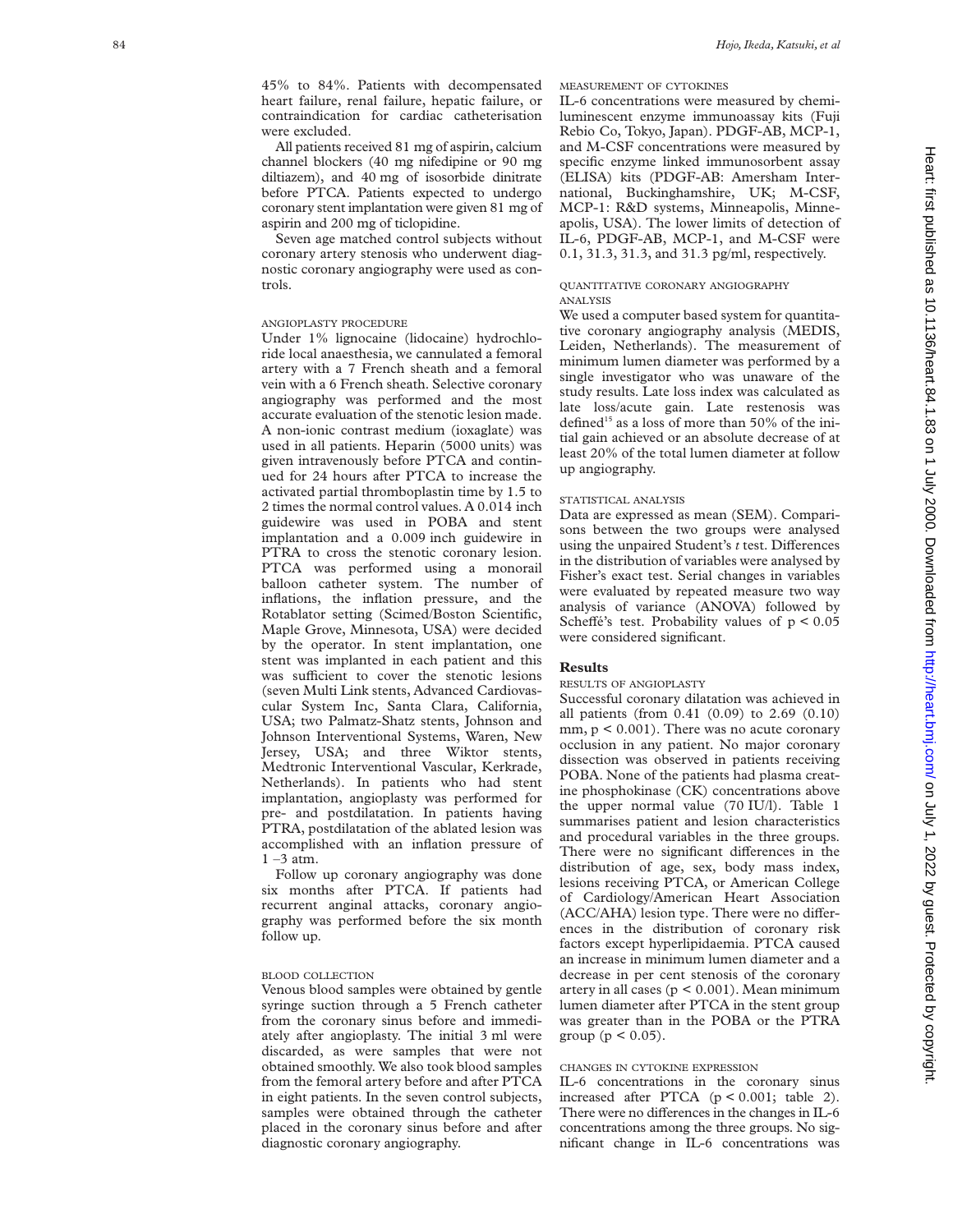*Table 1 Patient characteristics*

|                                       | <b>POBA</b>            | <b>PTRA</b>  | Stent                  |  |
|---------------------------------------|------------------------|--------------|------------------------|--|
| Number of patients                    | 10                     | 10           | 12                     |  |
| Age (years) (mean (SD))               | 59.0 (10.3)            | 59.3 (7.3)   | 54.6 (10.6)            |  |
| Male/female                           | 10/0                   | 8/2          | 9/3                    |  |
| Body mass index (kg/m <sup>2</sup> )  | 24.0(1.2)              | 24.5(0.7)    | 26.5(1.1)              |  |
| Hypertension                          | 7                      |              | 10                     |  |
| Hyperlipidaemia                       | 5                      |              | 10                     |  |
| Diabetes mellitus                     | 5                      | 5            | 4                      |  |
| Current smoker                        | 8                      | 6            | 6                      |  |
| Family history of IHD                 | 3                      |              | 4                      |  |
| AHA lesion (LAD/LCX)                  | (7/3)                  | (9/1)        | (12/0)                 |  |
| $ACC/AHA$ lesion type (type $A/B/C$ ) | (1/8/1)                | (1/3/6)      | (0/9/3)                |  |
| Final balloon size (mm)               | 3.15(0.13)             | 3.00(0.12)   | 3.23(0.10)             |  |
| Maximum inflation pressure (atm)      | 10.7(0.9)              | $2.2(0.9)$ * | 12.8(0.5)              |  |
| Duration of inflation (s)             | $244(26)$ <sup>+</sup> | 140(19)      | 211(19)                |  |
| Before angioplasty                    |                        |              |                        |  |
| $MLD$ (mm)                            | 0.55(0.21)             | 0.34(0.13)   | 0.35(0.13)             |  |
| Per cent stenosis                     | 80.7(6.0)              | 87.8 (4.0)   | 88.8 (4.1)             |  |
| After angioplasty                     |                        |              |                        |  |
| $MLD$ (mm)                            | 2.51(0.16)             | 2.44(0.16)   | 3.05 $(0.14)$ $\sharp$ |  |
| Per cent stenosis                     | 6.6(1.1)               | $7.8(2.3)$ ‡ | $-1.0(1.2)$ :          |  |
| Maximum CK value after PTCA (IU/l)    | 26(3)                  | 25(4)        | 22(5)                  |  |
|                                       |                        |              |                        |  |

Data are mean (SEM) or n unless otherwise specified.

\*p < 0.001 *v* patients with POBA and stent implantation; †p < 0.05 *v* patients with PTRA; ‡p < 0.001 *v* MLD and % stenosis before angioplasty; §p < 0.05, ¶p < 0.001 *v* MLD and % stenosis in patients with POBA and PTRA.

ACC/AHA, American College of Cardiology/American Heart Association; CK, creatine kinase; IHD, ischaemic heart disease; LAD, left anterior descending coronary artery; LCX, left circumflex coronary artery; MLD, maximum lumen diameter; POBA, plain old balloon angioplasty; PTCA, percutaneous transluminal coronary angioplasty; PTRA, percutaneous transluminal rotational coronary atherectomy.

200

A

*Table 2 Changes in IL-6 concentrations (pg/ml) induced by PTCA*

|                    | <b>Before PTCA</b> | After PTCA      |
|--------------------|--------------------|-----------------|
| Whole cohort       | 2.53(0.36)         | 3.58 $(0.50)$ * |
| Change $(x$ -fold) |                    | 1.56(0.12)      |
| <b>POBA</b>        | 2.14(0.35)         | $2.69(0.33)$ *  |
| Change $(x$ -fold) |                    | 1.34(0.11)      |
| <b>PTRA</b>        | 2.59(0.66)         | $4.28(0.97)$ *  |
| Change $(x$ -fold) |                    | 1.82(0.21)      |
| Stent implantation | 2.82(0.78)         | 3.76 $(1.04)$ * |
| Change $(x$ -fold) |                    | 1.52(0.20)      |
|                    |                    |                 |

*r* = +0.73  $p < 0.001$ ate loss index (%) Late loss index (%) 100 <sup>0</sup> <sup>4</sup> 0 1 2 3 Fold change in IL-6 concentrations after PTCA

Values are mean (SEM).

\*p < 0.001 *v* before PTCA.

found in the femoral arterial blood after PTCA (from 1.65 (0.06) to 1.83 (0.14) pg/ml), nor in coronary sinus blood from the control subjects after diagnostic coronary angiography (from 1.99 (0.27) to 2.17 (0.27) pg/ml).

There were no changes in MCP-1 and M-CSF concentrations after PTCA (MCP-1: from 371 (42) to 356 (34) pg/ml; M-CSF: from 674 (85) to 693 (92) pg/ml). We were only able to measure PDGF concentrations before and after PTCA in five patients because in the other patients the values were beneath the lower limit of detection. In the five patients in whom measurements could be made, no significant change was observed after PTCA (from 133 (54) to 161 (58) pg/ml).

#### CORRELATIONS BETWEEN CYTOKINE CONCENTRATIONS AND LATE RESTENOSIS

We performed follow up coronary angiography in 28 patients. In these patients successful dilatation of the stenotic coronary artery was achieved (from 0.37 (0.07) to 2.69 (0.11) mm, p < 0.001). Mean values of acute gain and late loss were 2.22 (0.13) and 0.99 (0.20) mm, respectively. Mean late loss index was 48.9  $(7.1)$ %. As shown in fig 1A, a significant positive correlation was observed between changes in IL-6 concentrations and late loss index after PTCA (*r* = 0.73, p < 0.001). On the other hand, there was no significant correlation



*Figure 1 Correlation between changes in IL-6 concentrations in the coronary sinus induced by PTCA and late restenosis. (A) A significant positive correlation was found between relative changes in IL-6 concentrations immediately after PTCA and late loss index six months after PTCA (r = 0.73, p < 0.001). Circles, data from POBA (plain old balloon angioplasty) group; triangles, PTRA (percutaneous transluminal rotational coronary atherectomy) group; squares, stent group. (B) Patients were divided into two groups according to late restenosis. Patients with restenosis (n = 11) showed significantly higher IL-6 concentrations after PTCA than those without restenosis (n = 17). Data are means, error bars = SEM. \*p < 0.001.*

between changes in concentrations of MCP-1 or M-CSF and late loss index (data not shown). We could not evaluate the relation between changes in PDGF concentrations and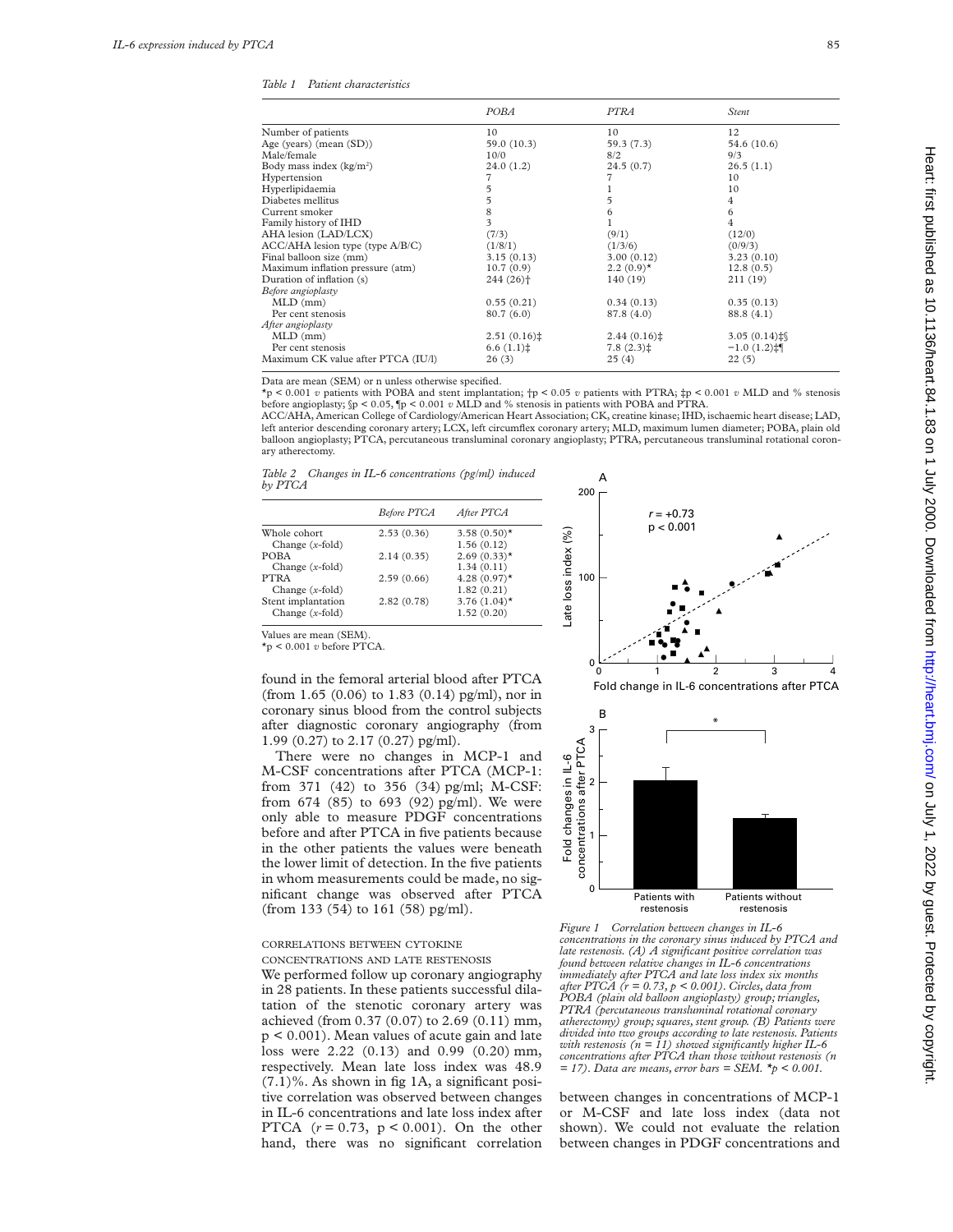late restenosis because of the small number of subjects.

We divided 28 patients into two groups according to the late restenosis criteria.<sup>15</sup> Eleven showed late restenosis and 17 showed no restenosis (restenosis rate 39.2%). As shown in fig 1B, patients with late restenosis had greater increases in IL-6 concentrations in the coronary sinus blood after PTCA than those without late restenosis (2.03 (0.23) *v* 1.31 (0.07) pg/ml,  $p < 0.001$ ).

#### **Discussion**

Vascular injury induced by PTCA may upregulate local cytokine expression in dilated coronary arteries and lead to inflammatory responses after PTCA.<sup>10-14</sup> In our present study, we investigated changes in IL-6, PDGF, MCP-1, and M-CSF in the coronary circulation before and after PTCA. We hypothesised that cytokines released from activated macrophages and from the cells forming the vascular wall may play an important role in late restenosis after PTCA by triggering upregulation of vasoactive substances and growth factors. We found significant increases in plasma IL-6 concentrations in the coronary circulation immediately after PTCA, but no increase in MCP-1, M-CSF, or PDGF. It is likely that the increase in IL-6 after PTCA was caused by its release from activated macrophages, lymphocytes, vascular walls, and atherosclerotic lesions, because it takes several hours for the initiation of de novo synthesis. Mechanical stretch, vascular injury, and hypoxia may all induce IL-6 release in the coronary circulation after PTCA. Previous studies, including our own, have shown that human atherosclerotic lesions express substantial amounts of IL-6 mRNA and protein.<sup>16 17</sup>

It is possible that changes in cytokine concentrations in the coronary circulation are dependent on the coronary intervention method used. Rotational atherectomy totally resects the atheromatous plaque and the surface endothelium, while stent implantation involves placing a foreign body in the vascular wall. Our statistical analysis showed that the type of intervention did not affect the changes in IL-6 concentrations after PTCA. Although the difference was not significant, the mean change in IL-6 after PTRA was slightly greater than in the other groups. More than half the patients in the PTRA group had irregular heavily calcified lesions on angiography. These complex atherosclerotic lesions may contain more IL-6 than simple lesions. It is also possible that disruption of platelets and immune cells during high speed rotational atherectomy caused a greater increase in the IL-6 release.

Pietersma and colleagues found that IL-1 $\beta$ concentrations in the supernatant of cultured monocytes from patients who underwent PTCA were correlated with restenosis of dilated coronary arteries.<sup>18</sup> Inoue and colleagues found that serum concentrations of soluble intercellular adhesion molecule-1 were positively correlated with late lumen loss.10 Montalescot and associates showed that circulating fibrinogen could be a prognostic marker of restenosis after PTCA.<sup>19</sup> We found a significant correlation between changes in IL-6 concentrations in the coronary circulation after PTCA and the degree of angiographic restenosis. IL-6 is a multifunctional cytokine regulating humoral and cellular responses and it plays a central role in inflammation and tissue injury. It has been reported that IL-6 is a major inducer of acute phase proteins and other cytokines and growth factors.<sup>20</sup> IL-6 itself is also said to have procoagulant properties $21-23$ and mitogenic activity for smooth muscle cells.24 Thus it may be one of the factors that trigger cascade responses of various substances after PTCA, and an early increase in IL-6 may play a critical role in late restenosis by inducing other cytokines, growth factors, and mitogens. Interestingly, Liuzzo and colleagues reported that there is a group of patients with unstable angina who have an enhanced inflammatory response even to a small stimulus such as diagnostic coronary angiography.14 They speculated that this hyperresponsiveness is involved in acute thrombotic complications. Hyperresponsiveness of IL-6 expression might be an indicator of the degree of inflammation in atheromatous lesions, and such vulnerable lesions are prone to be complicated by acute thrombosis and late restenosis.

We did not find significant increases in MCP-1, M-CSF, or PDGF in the coronary circulation after PTCA. Filonzi and colleagues reported that IL-1, tumour necrosis factor  $\alpha$ (TNF $\alpha$ ), and  $\gamma$  interferon increased M-CSF mRNA expression in cultured human aortic smooth muscle cells after six hours.<sup>25</sup> Kranzhöfer and colleagues reported that  $\alpha$ thrombin stimulates MCP-1 mRNA expression in vascular smooth muscle cells after six hours of exposure. <sup>1</sup> Jordan and colleagues also found that IL-1 á and TNF á enhanced MCP-1 mRNA expression in vascular smooth muscle cells, with a peak at 48 hours poststimulation. 2 Although concentrations of MCP-1 and M-CSF did not change immediately after PTCA, expression of these cytokines may increase several hours after PTCA in response to increased production of thrombin and proinflammatory cytokines. Previously, Caplice and associates reported transient increases in PDGF in the coronary circulation in patients who underwent directional coronary atherectomy.26 However, we did not find significant changes in PDGF concentrations in our study. This discrepancy might reflect the different intervention methods used.

### LIMITATIONS OF THE STUDY

We did not include any patients with unstable angina, and our findings thus refer only to patients with stable angina. In addition, we only describe the changes in these cytokines that occurred immediately after PTCA. Further study is necessary to investigate the expression of cytokines serially in the hours following PTCA, and to determine the possible clinical significance of cytokine production for late restenosis in dilated vessels. The number of patients was relatively small, and investigations in a larger group of patients would be desirable.